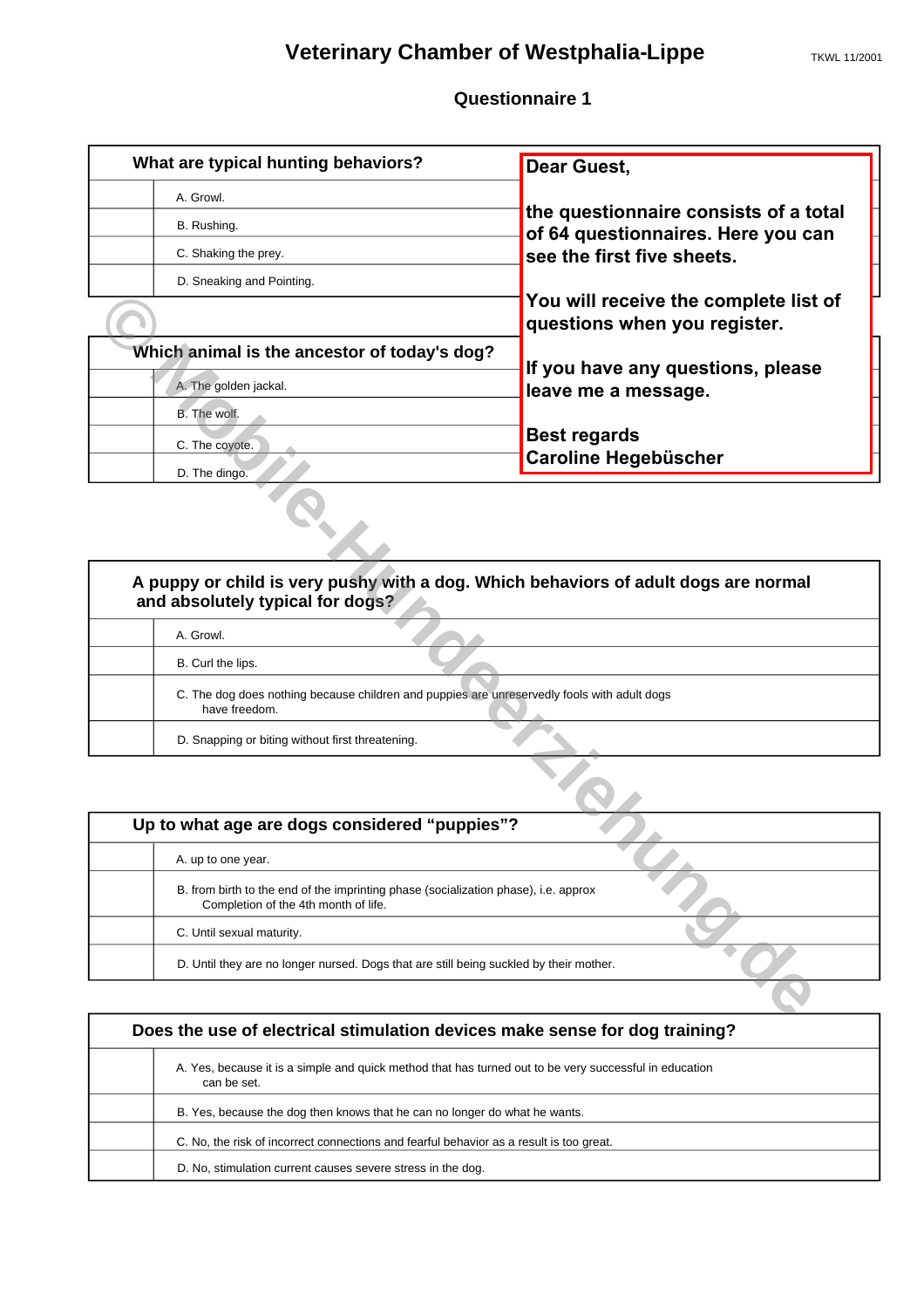## **Veterinary Chamber of Westphalia-Lippe** TKWL 11/2001

### **Questionnaire 2**

| What expression does this dog show? |  |
|-------------------------------------|--|
| A. The dog is neutral to alert.     |  |
| B. The dog is scared.               |  |
| C. The dog threatens confidently.   |  |
| D. The dog is submissive.           |  |
|                                     |  |

| Are all dogs the same or are there breed specific characteristics? |                                                                                                                                                                        |  |
|--------------------------------------------------------------------|------------------------------------------------------------------------------------------------------------------------------------------------------------------------|--|
|                                                                    | A. All dogs are equal.                                                                                                                                                 |  |
|                                                                    | B. Depending on the breed, dogs have different dispositions.                                                                                                           |  |
|                                                                    | C. Different breeds differ only in their outward appearance.                                                                                                           |  |
|                                                                    | D. There are no characteristics typical of the breed, but based on the size one can make a classification into "child-friendly",<br>"dangerous", "easily trained" etc. |  |

| D. The dog is submissive.                                                                                                                                              |  |
|------------------------------------------------------------------------------------------------------------------------------------------------------------------------|--|
|                                                                                                                                                                        |  |
| Are all dogs the same or are there breed specific characteristics?                                                                                                     |  |
| A. All dogs are equal.                                                                                                                                                 |  |
| B. Depending on the breed, dogs have different dispositions.                                                                                                           |  |
| C. Different breeds differ only in their outward appearance.                                                                                                           |  |
| D. There are no characteristics typical of the breed, but based on the size one can make a classification into "child-friendly",<br>"dangerous", "easily trained" etc. |  |
|                                                                                                                                                                        |  |
| Two dogs fight each other. The owners stand by and yell at the dogs to stop the fight.<br>How do the dogs interpret this behavior?                                     |  |
| A. Yelling will frighten the dogs and stop the fight immediately.                                                                                                      |  |
| B. The aggressive mood of the owners encourages the dogs to keep fighting.                                                                                             |  |
| C. Owners' yelling does not affect the dogs' behavior.                                                                                                                 |  |
| D. Dogs don't care about human behavior.                                                                                                                               |  |
|                                                                                                                                                                        |  |
| What effect does frequent and long kennel keeping have on character development<br>of the puppy?                                                                       |  |
| A. This is a good way for the dog to learn to be left alone.                                                                                                           |  |
| B. Deficits in social behavior towards humans and conspecifics.                                                                                                        |  |
| C. Home hygiene training issues.                                                                                                                                       |  |
| D. Health resistance is greater.                                                                                                                                       |  |
|                                                                                                                                                                        |  |
|                                                                                                                                                                        |  |

| What effect does frequent and long kennel keeping have on character development<br>of the puppy? |  |
|--------------------------------------------------------------------------------------------------|--|
| A. This is a good way for the dog to learn to be left alone.                                     |  |
| B. Deficits in social behavior towards humans and conspecifics.                                  |  |
| C. Home hygiene training issues.                                                                 |  |
| D. Health resistance is greater.                                                                 |  |

| Can a fearful dog be muzzled if the situation calls for it?<br>who would?                                                      |  |
|--------------------------------------------------------------------------------------------------------------------------------|--|
| A. No, absolutely not; the dog would get even more frightened.                                                                 |  |
| B. Yes. If you gradually get the dog used to it, the muzzle will not be a burden.                                              |  |
| C. No, because a fearful dog doesn't need a muzzle anyway because it's not aggressive.                                         |  |
| D. Yes, because regardless of the level of anxiety, sometimes you have to muzzle your dog because the situation demands<br>it. |  |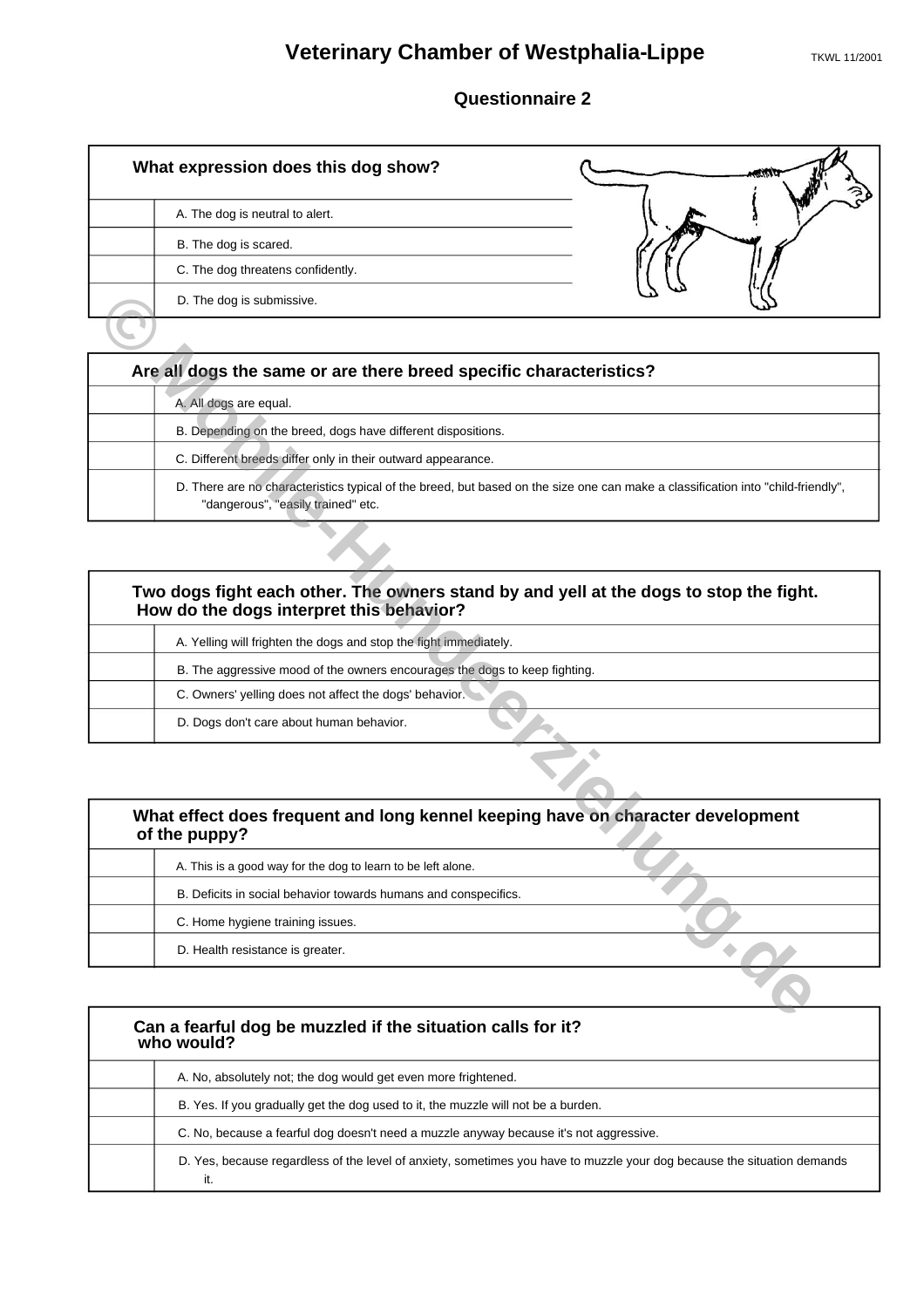| What is meant by the so-called "puppy protection"? |                                                                                                                                                                               |  |
|----------------------------------------------------|-------------------------------------------------------------------------------------------------------------------------------------------------------------------------------|--|
|                                                    | A. Puppies are never abandoned by their mother dog.                                                                                                                           |  |
|                                                    | B. Puppies will not be bitten by adult dogs because they are under puppy protection.<br>An adult dog that bites a puppy is behaviorally disordered.                           |  |
|                                                    | C. Dogs are protected as puppies up to the age of one year and are allowed by others during this time<br>are not bitten by other dogs and are not roughly punished by humans. |  |
|                                                    | D. There is no "puppy protection". Adequate, ie submissive, and "protects" the puppy<br>appeasing behavior.                                                                   |  |

| What is the basic disposition that every dog carries?                                                                                       |  |  |
|---------------------------------------------------------------------------------------------------------------------------------------------|--|--|
| A. Dogs are hunting predators.                                                                                                              |  |  |
| B. Dogs were created to live with humans. They are totally dependent on humans and cannot exist on<br>their own as they cannot obtain food. |  |  |
| C. Dogs are social pack animals and are designed to live in groups.                                                                         |  |  |
| D. Dogs are scavengers and are therefore constantly looking for dead animals.                                                               |  |  |

| are not bitten by other dogs and are not roughly punished by humans.                                                                          |
|-----------------------------------------------------------------------------------------------------------------------------------------------|
| D. There is no "puppy protection". Adequate, ie submissive, and "protects" the puppy<br>appeasing behavior.                                   |
|                                                                                                                                               |
| What is the basic disposition that every dog carries?                                                                                         |
| A. Dogs are hunting predators.                                                                                                                |
| B. Dogs were created to live with humans. They are totally dependent on humans and cannot exist on<br>their own as they cannot obtain food.   |
| C. Dogs are social pack animals and are designed to live in groups.                                                                           |
| D. Dogs are scavengers and are therefore constantly looking for dead animals.                                                                 |
|                                                                                                                                               |
| Why do many dogs react more aggressively when on a leash?                                                                                     |
| A. Dogs on a leash are braver.                                                                                                                |
| B. Dogs cannot move and evade freely when on a leash, and feel faster<br>threatened.                                                          |
| C. Dogs have learned this behavior as a strategy to end situations that frighten them more quickly or to be<br>able to decide for themselves. |
| D. Dogs get angry at being on a leash and transfer their anger to the other<br>Dog.                                                           |
|                                                                                                                                               |
| How do you recognize a recommended puppy playgroup?                                                                                           |
| A. Dogs of different breeds are allowed to participate.                                                                                       |
| B. The trainer will punish a puppy immediately if it exhibits aggressive behavior because the dogs should<br>learn good social skills.        |
| C. Only healthy dogs up to a maximum of 20 weeks may participate.                                                                             |
| D. Puppies are given a variety of stimulus situations to make them "environmentally safe".<br>the.                                            |

| How do you recognize a recommended puppy playgroup?                                                                                    |  |
|----------------------------------------------------------------------------------------------------------------------------------------|--|
| A. Dogs of different breeds are allowed to participate.                                                                                |  |
| B. The trainer will punish a puppy immediately if it exhibits aggressive behavior because the dogs should<br>learn good social skills. |  |
| C. Only healthy dogs up to a maximum of 20 weeks may participate.                                                                      |  |
| D. Puppies are given a variety of stimulus situations to make them "environmentally safe".<br>the.                                     |  |

| Which of the educational aids listed are useful? |  |
|--------------------------------------------------|--|
| A. Leash and collar or leash and harness.        |  |
| B. Teletakt or current stimulation devices.      |  |
| C. Dog halter.                                   |  |
| D. So-called educational harnesses.              |  |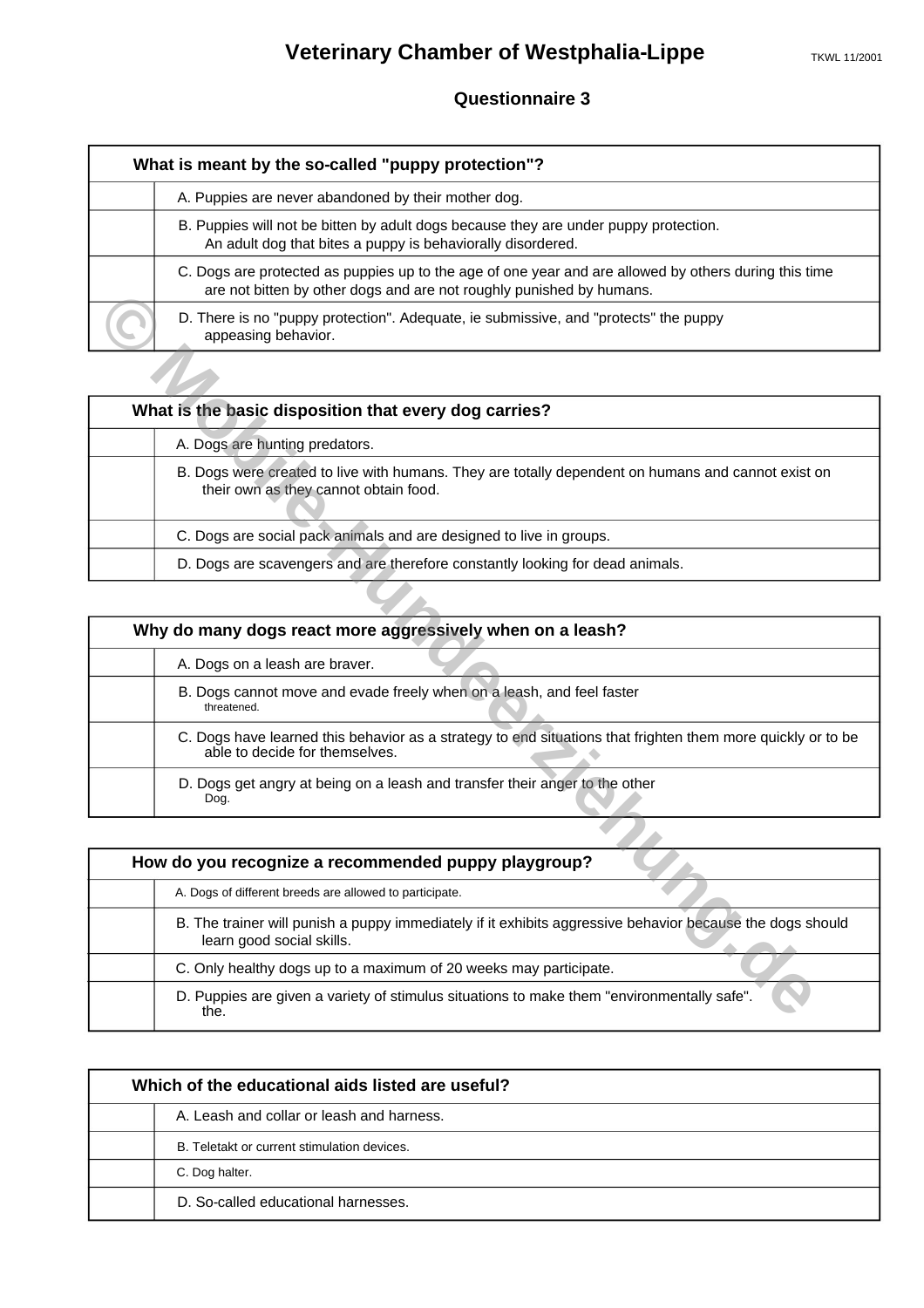# **Veterinary Chamber of Westphalia-Lippe** TKWL 11/2001

### **Questionnaire 4**

| 162. What expression does this dog show? |           |
|------------------------------------------|-----------|
| A. The dog is neutral to alert.          |           |
| B. The dog threatens out of insecurity.  | $\cdot$ . |
| C. The dog is peaceful.                  |           |
| D. The dog is submissive.                |           |
|                                          |           |

| 4. What things are important before getting a dog?                                          |  |
|---------------------------------------------------------------------------------------------|--|
| A. Are dogs allowed?                                                                        |  |
| B. Do I have the ability to safely keep and care for the dog for 12-15 years?               |  |
| C. Does the selected dog actually fit into my life in terms of breed disposition?<br>style? |  |
| D. The pedigree of highly prized parents.                                                   |  |

г

| 42. I bend over a dog and want to pet it. He ducks and growls.<br>I make myself small and hold out my hand for him to sniff. At that moment he snaps at me. What could be the<br>reason for this? |
|---------------------------------------------------------------------------------------------------------------------------------------------------------------------------------------------------|
| A. A dog that reacts like this must have been hit before.                                                                                                                                         |
| B. He perceived the hand gesture as a threat.                                                                                                                                                     |
| C. He is fundamentally disordered.                                                                                                                                                                |
| D. It is normal for dogs to attack opponents who are weaker. By making yourself small, you have signaled to the dog that<br>you are weaker than him.                                              |

| D. The dog is submissive.                                                                                                                                                                              |
|--------------------------------------------------------------------------------------------------------------------------------------------------------------------------------------------------------|
|                                                                                                                                                                                                        |
| 4. What things are important before getting a dog?                                                                                                                                                     |
| A. Are dogs allowed?                                                                                                                                                                                   |
| B. Do I have the ability to safely keep and care for the dog for 12-15 years?                                                                                                                          |
| C. Does the selected dog actually fit into my life in terms of breed disposition?<br>style?                                                                                                            |
| D. The pedigree of highly prized parents.                                                                                                                                                              |
|                                                                                                                                                                                                        |
| 42. I bend over a dog and want to pet it. He ducks and growls.<br>I make myself small and hold out my hand for him to sniff. At that moment he snaps at me. What could be the<br>reason for this?      |
| A. A dog that reacts like this must have been hit before.                                                                                                                                              |
| B. He perceived the hand gesture as a threat.                                                                                                                                                          |
| C. He is fundamentally disordered.                                                                                                                                                                     |
| D. It is normal for dogs to attack opponents who are weaker. By making yourself small, you have signaled to the dog that<br>you are weaker than him.                                                   |
|                                                                                                                                                                                                        |
| 16. Is it bad if the dog has already dealt with many stimulus situations as a puppy?<br>being fronted?                                                                                                 |
| A. No, because the experiences made in puppyhood have a formative character. Dogs that were able<br>to experience many stimulus situations in a positive way as puppies are later more self-confident. |
| B. Yes, because puppies are not yet very receptive and should preferably be the first five months<br>be spared.                                                                                        |
| C. No, because sufficient experience in puppyhood is necessary for optimal development of the Ge<br>brain crucial.                                                                                     |
| D. Yes, because the dogs that got to know a lot as puppies are more nervous and active and therefore harder to keep.                                                                                   |

| 100. Which aids in dog training are questionable in terms of animal welfare? |  |
|------------------------------------------------------------------------------|--|
| A. The spiked collar.                                                        |  |
| B. A dog halter.                                                             |  |
| C. Teleclocks.                                                               |  |
| D.Clickers.                                                                  |  |